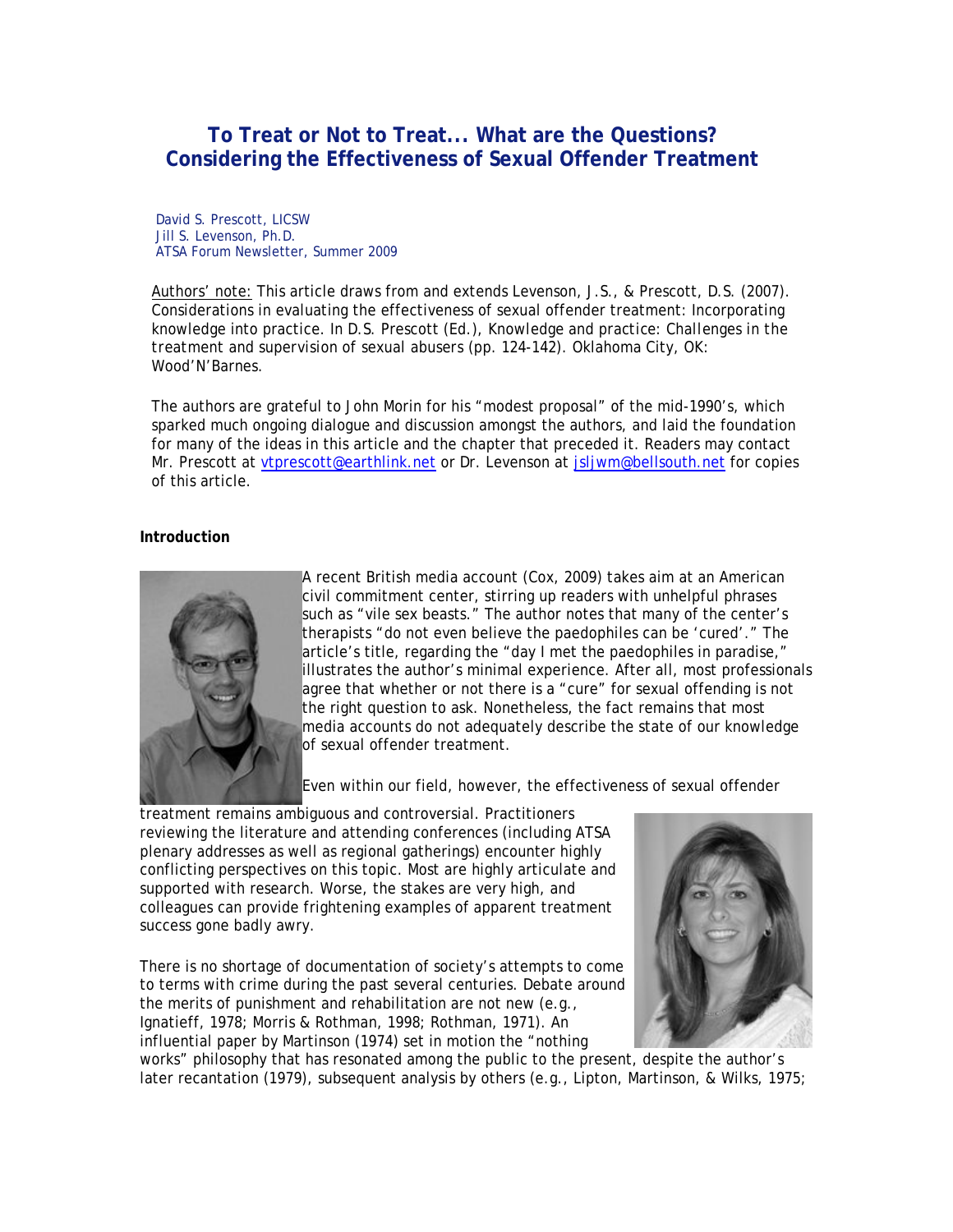Thornton, 1987), and advances in both research and practice (Andrews & Bonta, 2003; Gendreau & Ross, 1987).

This article compares sexual offender treatment effectiveness with other areas of outcome study. This article also reviews many of the perspectives that practitioners encounter and offers thoughts on how best to interpret and understand the often ambiguous and conflicting literature. Finally, suggestions are offered for how practitioners can incorporate knowledge of evidence-based interventions into practice with sexual offenders.

## **Sexual offender Treatment Outcome Studies**

Early studies of sexual offender treatment (Furby, Weinrott, & Blackshaw, 1989) led to pessimistic attitudes about the possibility of rehabilitation, though more recent research (including two meta-analyses) has suggested more promising outcomes (Hanson, Gordon, Harris, Marques, Murphy, Quinsey, & Seto, 2002; Losel & Schmucker, 2005). Hanson et al. (2002) found reductions in both sexual recidivism and general recidivism with treatment based on cognitivebehavioral relapse prevention treatment approaches. Treated groups had a recidivism rate of 10%, compared with 17% of untreated sexual offenders, amounting to an effect size of about 40%. Losel and Schmucker (2005) also found a 40% reduction in recidivism following treatment. Among juveniles, a review of nine studies by Reitzel and Carbonell (2006) found that treated adolescents recidivated sexually at a lower rate (7.37%) than untreated adolescents (18.93%). Likewise, Walker, McGovern, Poey, and Otis (2004) analyzed 10 studies (N= 644) and found an effect size of 0.37, with cognitive-behavioral methods proving the most effective. Finally, Hanson and his colleagues have recently found that programs adhering to the principles of risk, need, and responsivity showed the largest reductions in sexual and general recidivism in their meta-analysis of 23 recidivism outcome studies (Hanson, Bourgon, Helmus, and Hodgson, in press).

However, there are still causes for concern. A 12-year follow up of 403 treated and 321 untreated Canadian sexual offenders published in 2004 found no significant differences in recidivism between the groups (Hanson, Broom, & Stephenson, 2004). Outcome studies from SOTEP (a methodologically rigorous long-term study conducted in an inpatient program in California) have revealed that, in general, sexual offenders who received treatment did not have significantly lower rates of reoffense than those who did not receive treatment (Marques, Day, Nelson, & Miner, 1989; Marques, Wiederanders, Day, Nelson, & van Ommeren, 2005). Karl Hanson and his colleagues (2002) cautioned that, "It appears that evaluators are better able to identify high-risk sexual offenders than to change them" (p. 187). However, it is noteworthy that SOTEP clients who successfully met treatment goals (as opposed to simply receiving treatment) did recidivate less often than those who did not seem to "get it" (Marques et al., 2005, p. 97). Marshall and Marshall (2007a) highlight the importance of this finding and discuss the discrepancy between achieving the goals of treatment and completing a treatment program without achieving its goals.

Many methodological challenges exist in the study of sexual offender treatment. These include the difficulties in creating random assignment and controlled experimental conditions. Other methodological deficiencies include short follow-up periods, small sample sizes, unclear operationalization of important variables such as recidivism, low base rates, failure to evaluate data separately for different types of offenders, and widely variable treatment protocols. Recent articles by Marshall and Marshall (2007b) and Seto, Marques, Harris, Chaffin, Lalumière, Miner, Berliner, Rice, Lieb, and Quinsey (2008) highlight the fact that – as Anita Schlank observed in the Winter 2009 edition of this newsletter – "even highly trained, well-respected researchers can disagree about the quality of a research study" (p. 28).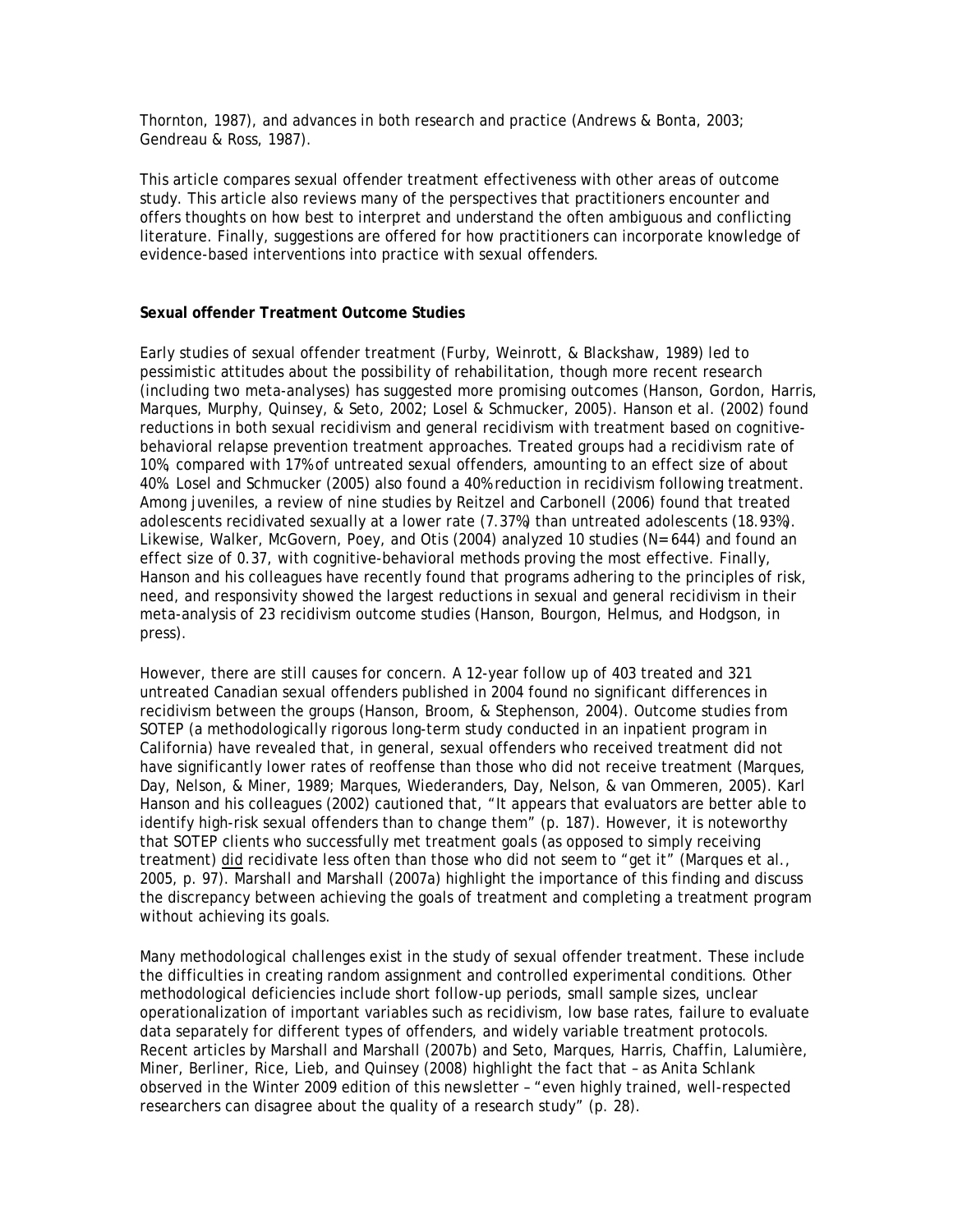#### **How Does the Effectiveness of Sexual Offender Treatment Compare to the Effectiveness of Other Interventions?**

The question of effect sizes in the treatment of sexual offenders has been examined in the context of the wider range of mental health and medical problems (Marshall & McGuire, 2003). Effect sizes measure the magnitude of the ability of an intervention to increase or decrease a specified outcome. The statistical significance of the effect size indicates whether the benefit of an intervention goes beyond what would be expected by chance. Generally, it is accepted that effect sizes less than .20 are small, those in the range of .50 are moderate, and those above .80 are considered large (Cohen, 1988). The statistical calculations of effect sizes are beyond the scope of this chapter. Rather, the comparison of effect sizes will be used to contextualize the pessimistic interpretation of sexual offender treatment.

Studies of sexual offender treatment outcome (typically measured by the occurrence of a new sexual offense arrest after any of a diverse range of interventions) have historically demonstrated small, if any, effects. Marshall and McGuire (2003) cite several studies in which effect sizes ranged from .10 to .47, with current cognitive-behavioral interventions demonstrating the largest effects (Gallagher, Wilson, Hirschfield, Coggeshall, & MacKenzie, 1999; Hanson et al., 2002). As discussed in detail earlier in this chapter, some studies of sexual offender treatment outcome have demonstrated no significant effects, calling into question to ability to conclude that sexual offender treatment has an appreciable impact on the problem of sexual violence.

Comparatively, Marshall and McGuire (2003) illustrated the variability in effect sizes for psychotherapy, which they found to range from .32 for general psychotherapy, to larger effects of .51 for public speaking anxiety and .65 for depression. Still, these interventions fall into the moderate range of effectiveness. Consider, however, the small effect sizes of medical interventions widely used, endorsed by insurance companies, and commonly believed to be quite effective (reviewed in Marshall and McGuire, 2003): Bypass surgery for artery blockage (.15), chemotherapy for breast cancer (.08), and aspirin for heart problems (.03). Using correlation coefficients to demonstrate the strength of relationships between variables, other authors have illustrated the weakness of interventions that are commonly accepted as effective (Meyer, Finn, Eyde, Kay, Moreland, Dies, Eisman, Kubiszyn, & Reed, 2001). For instance, the correlation between antihypertensive medication and reduced risk of stroke has been found to be .03. The effect of relapse prevention on improvement in substance abusers is cited as .14. Anti-inflammatory drugs have only a .14 correlation with pain reduction. Nicotine patches demonstrate a correlation of .18 with smoking cessation. Clozapine's relationship to improvement in schizophrenia was cited as .20. Even Viagra, commonly thought of as a miracle drug, demonstrated only a moderate correlation with improved male sexual functioning (r = .38). Illustratively, the r squared (.14) indicates that Viagra accounts for only 14% of the variance in improvement in sexual functioning. In this context, statistical significance does not imply substantive significance.

Another important consideration in the evaluation of sexual offender treatment effectiveness is the implied expectation of long-term remission of symptoms. Recidivism studies have ranged in their follow-up periods from 5 to 25 years, and longer follow-up periods reveal larger frequencies of reoffense. Certainly, since sexual assault is quite harmful to victims, any reoffense can be considered one too many. On the other hand, is it realistic to assume that in order to be considered effective, treatment interventions must result in a lifelong absence of symptoms? Do we expect that a patient treated for depression or anxiety will a never have a recurrence of symptoms? Generally, the measurement of success with such typical mental disorders involves a relatively short-term follow-up period of reduction of symptoms and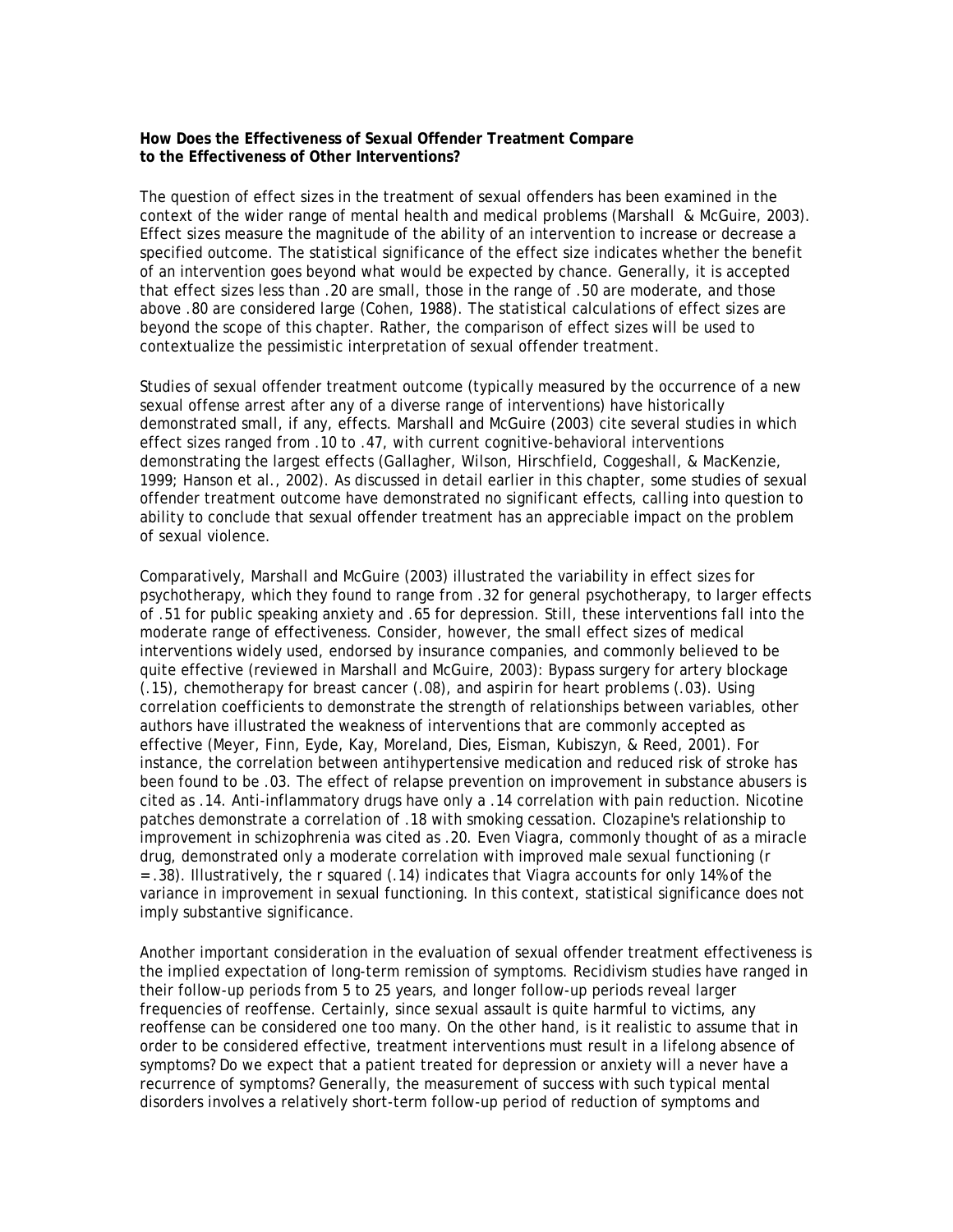improvement in functioning. Do we really know the long-term effectiveness of psychotherapy for depression or anxiety? Is it fair to compare the efficacy of sexual offender treatment after 25 years to the efficacy of anxiety interventions after 6 or 12 months? Harm reduction models (Laws, 1996) seem to be a more realistic approach to evaluating the effectiveness of sexual offender treatments, and are more comparable to the shorter-term treatment gains typically measured in both psychological and medical outcome studies.

Measurement of success in psychotherapeutic interventions has generally included a reduction in the frequency, duration, and intensity of distressing symptoms, or the increase of desirable behaviors. Such appraisals are *relative* measures. In contrast, sexual offender treatment outcomes use recidivism, which is an *absolute* measure. As a dichotomous variable, recidivism is not without limitations as a construct of improvement within sexual offender treatment. An all or nothing approach to success almost surely sets everyone up for failure – sexual offenders, clinicians, and the field as a whole.

Further, the term "treated" is often poorly defined in the sexual offender recidivism literature and generally refers to enlistment in sexual offender treatment with few, if any, concomitant measures of engagement, investment, participation, or successful integration of treatment concepts. In other words, "treated" groups, when compared to untreated groups, should – ideally – be described more meaningfully as those who successfully completed treatment. For instance, if a person voluntarily attends Weight Watchers meetings once a week for six months, but minimizes her weight problem and fails to incorporate healthy eating and exercise into her daily routine, would her attendance constitute completion at the end of the time studied? She would be considered a completer if the definition of "treated" referred simply to her attendance at meetings, but not her success at "working the program." If a very motivated dieter who worked the program and achieved his target weight engaged in one binge eating episode a year later, would he be considered a failure? After extended follow-up periods, do "treated" dieters (including those who did not "work their program") maintain significantly lower weights than non-dieters? Outcome measures must incorporate definitions of successful completion in order to provide meaningful results.

An additional problem related to the treatment of sexual offenders includes the question of motivation. At what point does a client decide that he or she is ready, willing, and able to change? Under what conditions? For example, those entering Weight Watchers are generally making a decision to do so (although they may experience some coercion from important people in their lives), while many sexual offenders have little real choice about entering a treatment program. Many have neither an opportunity nor an inclination to genuinely discuss their concerns about change. A person's internal motivation for change is a very real consideration.

There are other analogies for sexual offender treatment. Many clients behave as though sexual offender treatment is similar to an appendectomy where the doctor does all the work, or like taking one's car to the mechanic. In each case, it is the expert who does the work. In many of his trainings, Kevin Creeden has likened working with adolescents to being the manager of a Home Depot store. The business of change is up to the client. Like a house, one's treatment is an investment in their future. It is their house, their investment, and their responsibility. The role of the Home Depot manager is to provide tools, resources, and consultation. This may indeed be a more helpful way to envision treatment provision and change.

The recent SOTEP outcome study (Marques et al., 2005) found that the effectiveness of sexual offender treatment was insignificant in the overall comparison of "treated" offenders and "untreated" offenders. However, it is very important to highlight that sexual offenders who *successfully completed* their treatment goals and who demonstrated that they "got it" did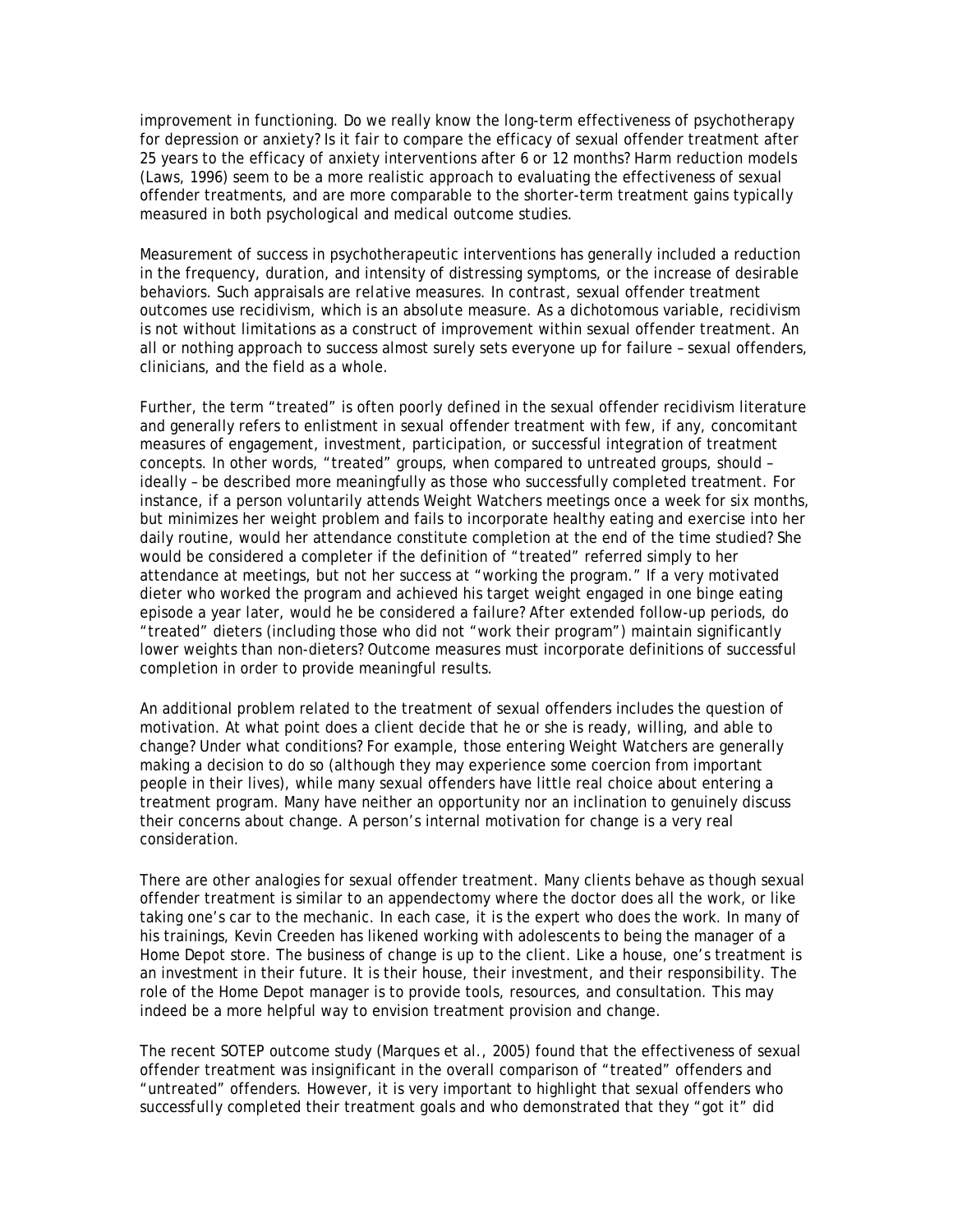reoffend at significantly lower rates (p. 97). This finding is perhaps the most compelling issue to be thoughtfully addressed in future outcome studies: what does "treated" really mean? Therapy is not something to administer like medication – it involves a complex interaction that is largely dependent on the client's motivation and ability to change. Simple exposure to treatment in an experimental setting is quite different from engagement and investment in treatment that results in a demonstration of the ability to apply treatment concepts and new coping strategies in daily life. The definition of "treated" should be limited to those offenders who demonstrate the acquisition and application of cognitive behavioral skills in an ongoing fashion. Otherwise, the success of treatment becomes confused with the administration of treatment.

## **Implications for Practice**

The current state of the research into sexual offender treatment often causes professionals to have more questions than answers. It is apparent that in order for those who have sexually abused to engage in meaningful personal change, their treatment providers should anchor themselves in the principles of general psychotherapy as well as "what works" in sexual offender treatment. In considering the research on sexual offender treatment efficacy, professionals may wish to consider:

- First, it may be time to begin asking more questions. Whether treatment is effective is certainly important. However, professionals might also ask under what conditions people who have sexually abused are most likely to change, how they are most likely to maintain change, and what professionals can do to best prepare people for change? Given the research into treatment provider style (e.g., Marshall, 2005), what lessons can those involved in community supervision draw? Given Hanson, Bourgon, Helmus, and Hodgson's recent findings (as well as the general criminological literature), how can programs best provide treatment in accordance with the principles of risk, need, and responsivity?
- By measuring only arrests and convictions as therapy outcomes, do we ignore information about other ways that an offender's risk may diminish with treatment? With research demonstrating that sexual offenders are at higher risk for other forms of criminal behavior, is the field missing valuable information about the direction of offender risk or density of future offenses (Dempster & Hart, 2002)? Researchers should consider ways to incorporate relative measures of behavioral change in addition to the absolute measure of recidivism. These might include: decreases in depression, anxiety, or other psychological symptoms; increases in the effective utilization of coping skills both in managing sexual behavior and in dealing with other psychosocial stressors; and improvements in the use of strategies to meet one's psychological and emotional needs in a healthy, non-harmful, and adaptive fashion.
- Does our current knowledge of treatment outcome adequately account for treatment fidelity? Are programs following their own policies, procedures, and manuals? Do their treatment protocols have an empirical base? Providers may wish to evaluate their own programs and emphasize the components that appear to be supported by research (i.e., cognitive behavioral components) and de-emphasize components with less empirical support (e.g., victim empathy).
- Might the absence of process variables found to improve treatment outcomes (e.g., a style that is warm, empathic, rewarding, and directive) account for some treatment programs' failure to reduce recidivism? Beyond providing treatment content, what do clinicians do to help sexual offenders engage in the treatment process, and consider that change is desirable, possible, and attainable? Engagement, warmth, empathy, and motivating approaches have been associated with treatment progress in general clinical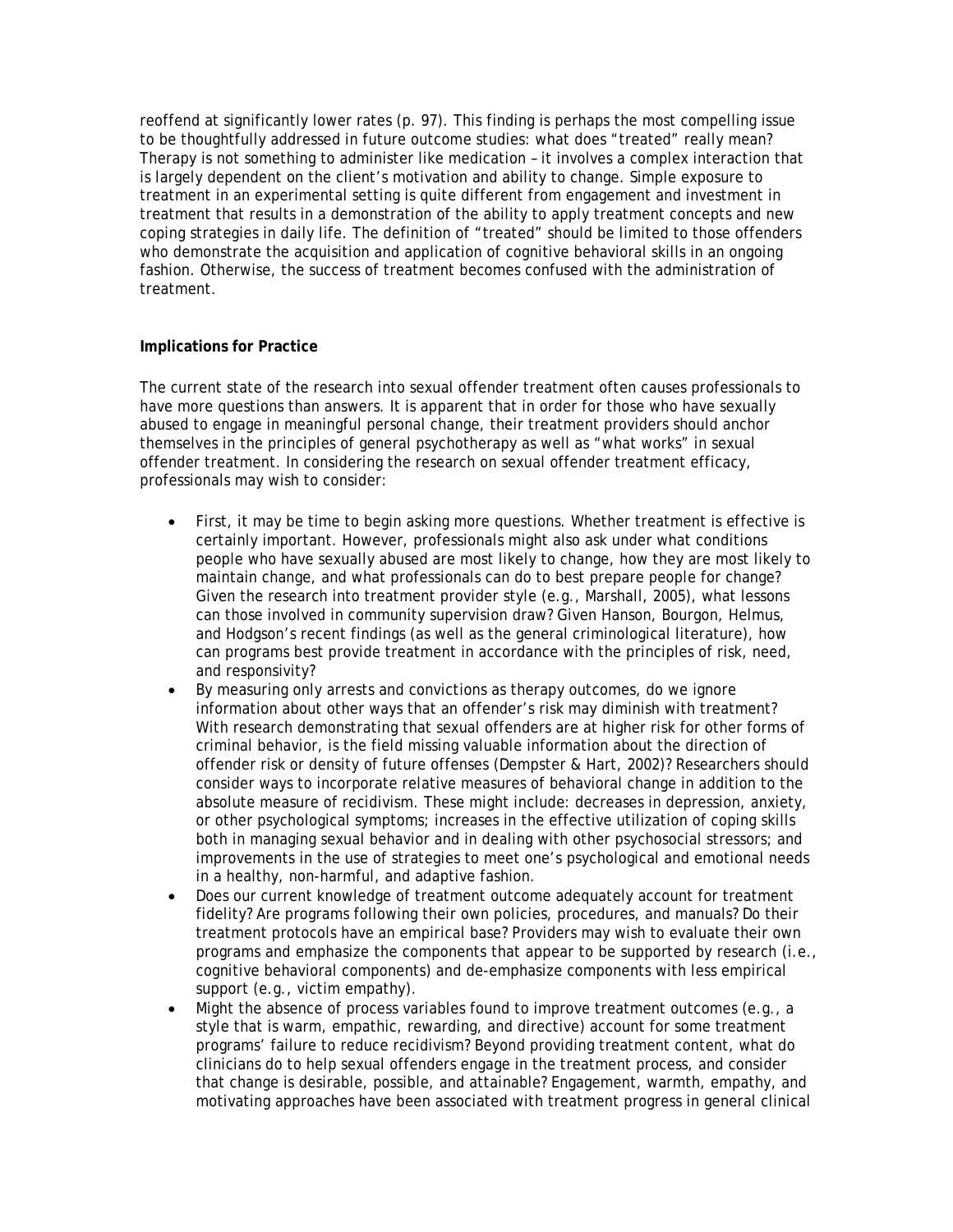populations and with sexual offenders. Treatment providers are encouraged to utilize traditional counseling skills (e.g., active listening, validation of feelings, and nonjudgmental responding) to build therapeutic alliance while administering empirically supported content in treatment programs. As well, therapists working with sexual offenders should utilize supervision to discuss negative counter-transference and "burnout" associated with working with non-voluntary and often resistant populations.

- Do the treatment outcome studies provide additional insight into decisions regarding community supervision (e.g., parole)? Might a shortage of resources or training in some areas contribute to outcome? What other community-related variables influence the offender beyond his therapists and supervising agents (see Wilson [2007] on Circles of Support & Accountability)? Certainly the current political atmosphere of shame and stigma associated with sexual offender registration status can affect clients' mood and hope for the future. Treatment providers should be cognizant of such influences and be willing to discuss with clients the psychosocial and practical obstacles to successful community reintegration facing sexual offenders. Empathy, support, and coping strategies can help minimize the likelihood that environmental stressors will contribute to dynamic risk factors for re-offense.
- Might treatment demonstrate improved outcomes when combined with an effective, collaborative, community supervision component? For instance, containment models emphasize collaboration between treatment providers and probation officers in an effort to utilize an array of tools (e.g., polygraph examinations, electronic monitoring) to monitor offenders' behavior. Treatment providers are encouraged to work collaboratively with probation agents to develop assessment-driven treatment and supervision plans that are based on offenders' individual patterns, motivations, and risk factors.
- Is recidivism reduction the only meaningful measure of treatment success, or the only goal of treatment? The "good lives" model focuses on identifying client strengths and facilitating support systems to help clients meet their psychological and social needs in healthy, adaptive ways rather than through violence, abuse, or criminal activity.
- Might some of the less successful programs also have been those who were underfunded, under-resourced, or that otherwise could have been identified as in need of further development before providing services to this most challenging population? To what extent do programs address such aspects as psychiatric comorbidity, learning disabilities, and other factors that interfere with offenders' meaningful participation in treatment? Treatment providers should advocate for adequate funding to provide the vast array of services required for many sexual offenders who have a multiplicity of complex and interacting problems.
- To what extent do clients receive assessment-driven treatment? Treatment programs should fully tailor treatment according to the principles of risk, need, and responsivity, rather than pursue a one-size-fits-all approach with only occasional accommodation for these factors.
- Are there other aspects of treatment outcome worthy of further study, such as the ability of treatment regimens to assist or provide amends to those affected by sexual abuse? Many authors (e.g., Ward, Yates, & Long, 2006) define the goal of sexual offender treatment as the reduction of risk, while others (Hindman, 2007) remind us that professionals should tailor treatment to meet the needs of those who survive the abuse.
- Finally, to what extent have we asked our clients about their experiences within treatment? Levenson and Prescott (2008), Levenson, Macgowan, Morin, and Cotter (2009) and Levenson, Prescott, and D'Amora (2009) found that clients often experience their therapeutic relationships as helpful, and that topic areas such as accountability and empathy are important to them, even if the direct relationship of those treatment concepts to recidivism is not firmly established in the literature.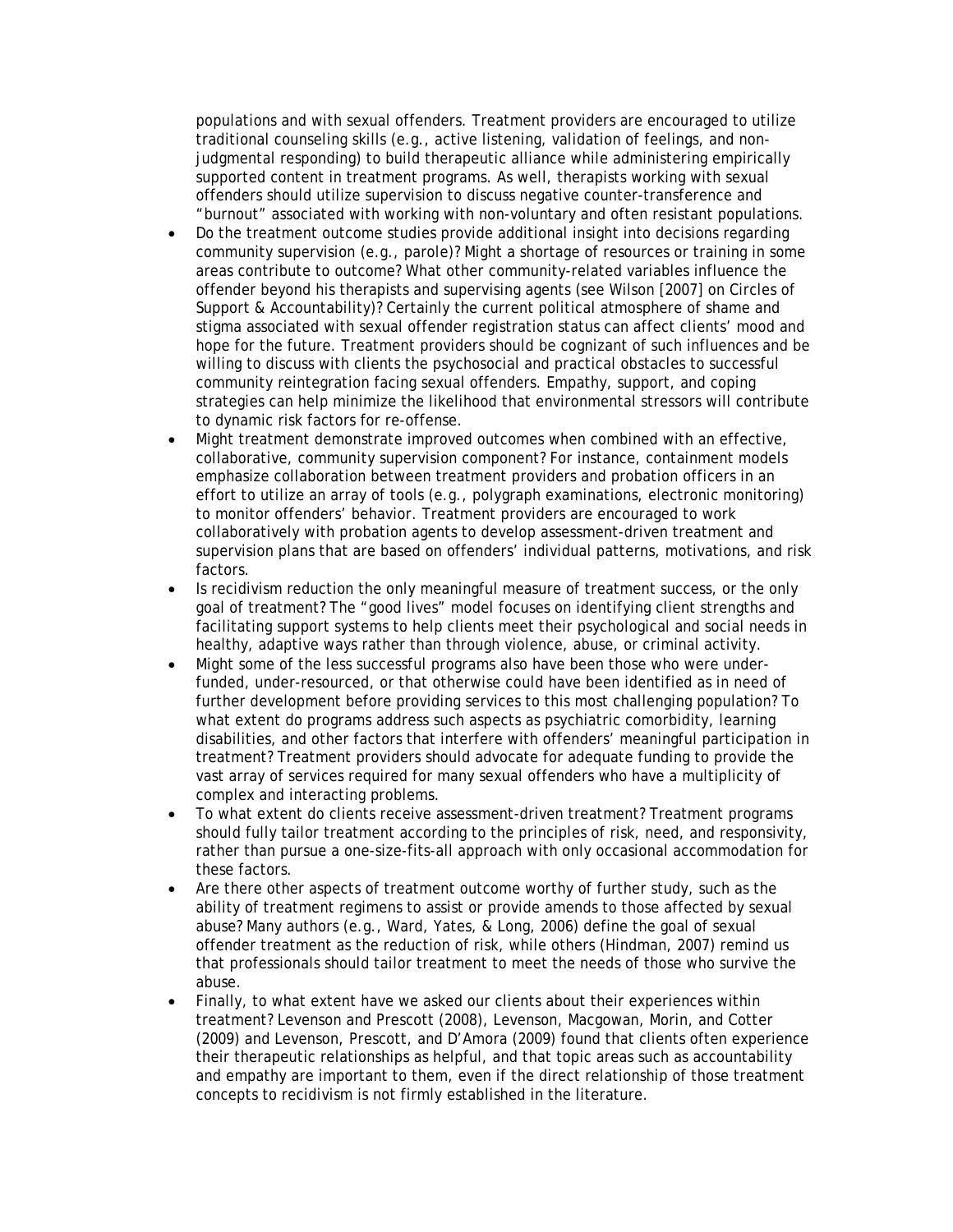In the end, perhaps future attempts to study sexual offender treatment outcomes will do better to account for a confluence of elements, including offender readiness and motivation for change, preparation for treatment, treatment models and manuals, co-morbid psychopathology, client strengths, community management strategies, and the capacity of programs to provide assessment-driven treatment. As well, other measures of change, and meaningful definitions of successful completion, are necessary in order to comprehensively assess the helpfulness of therapeutic interventions for sexual offenders.

### **Summary**

Methodological debates notwithstanding, sexual offender treatment outcomes may not be as dismal as commonly portrayed. In the context of other types of interventions, sexual offender treatment effects might not lag as far behind as believed. Recent research suggests that many sexual offenders do benefit from treatment and that sexual offender therapy can help to reduce recidivism. Professionals are in a better position than ever to help those sexual offenders who are interested in change; perhaps, an important future area of study is investigation of the factors which can increase motivation to change. Recidivism is only one measure of success, and other variables that illustrate symptom reduction and improvement in functioning for sexual offenders should be included in our definition of treatment effectiveness. Surely, the quest for improvements in both our clinical practices and our evaluation methods should continue.

It is not clear that long-term sexual offender treatment outcomes are significantly worse than other interventions. Although recidivism is a critical indicator of successful treatment, it is by no means the only element of importance. A multi-dimensional set of outcomes, including recidivism, symptom reduction, lifestyle improvements, and application of new skills would provide a more realistic and richer picture of sexual offender treatment outcomes.

#### **References**

- Andrews, D.A., & Bonta, J. (2003). *The psychology of criminal conduct, third edition.* Cincinnati, OH: Anderson.
- Cohen, J. (1988). *Statistical power analysis for the behavioral sciences, second edition.* Hillsdale, NJ: Erlbaum.
- Cox, E. (2009, April). *Day I met the paedophiles in paradise.* Newspaper article retrieved April 19, 2009 from: http://www.thesun.co.uk/sol/homepage/features/article2381264.ece.
- Dempster, R.J., & Hart, S.D. (2002). The relative utility of fixed and variable risk factors in discriminating sexual recidivists and nonrecidivists. *Sexual Abuse: A Journal of Research and Treatment, 14*(2), 121-138.
- Furby, L., Weinrott, M., & Blackshaw, L. (1989). Sex offender recidivism: A review. *Psychological Bulletin, 105*(1), 3-30.
- Gallagher, C.A., Wilson, D.B., Hirschfield, P., Coggeshall, M.B., & MacKenzie, D.L. (1999). A quantitative review of the effects of sex offender treatment on sexual reoffending. *Corrections Management Quarterly, 3*, 19-29.
- Gendreau, P., & Ross, R.R. (1987). Revivification of rehabilitation: Evidence from the 1980s, *Justice Quarterly*, *4*(3), 349-407.
- Hanson, R.K., Bourgon, G. Helmus, L., & Hodgson, S. (in press). The principles of effective correctional treatment also apply to sexual offenders: A meta-analysis. *Criminal Justice and Behavior.*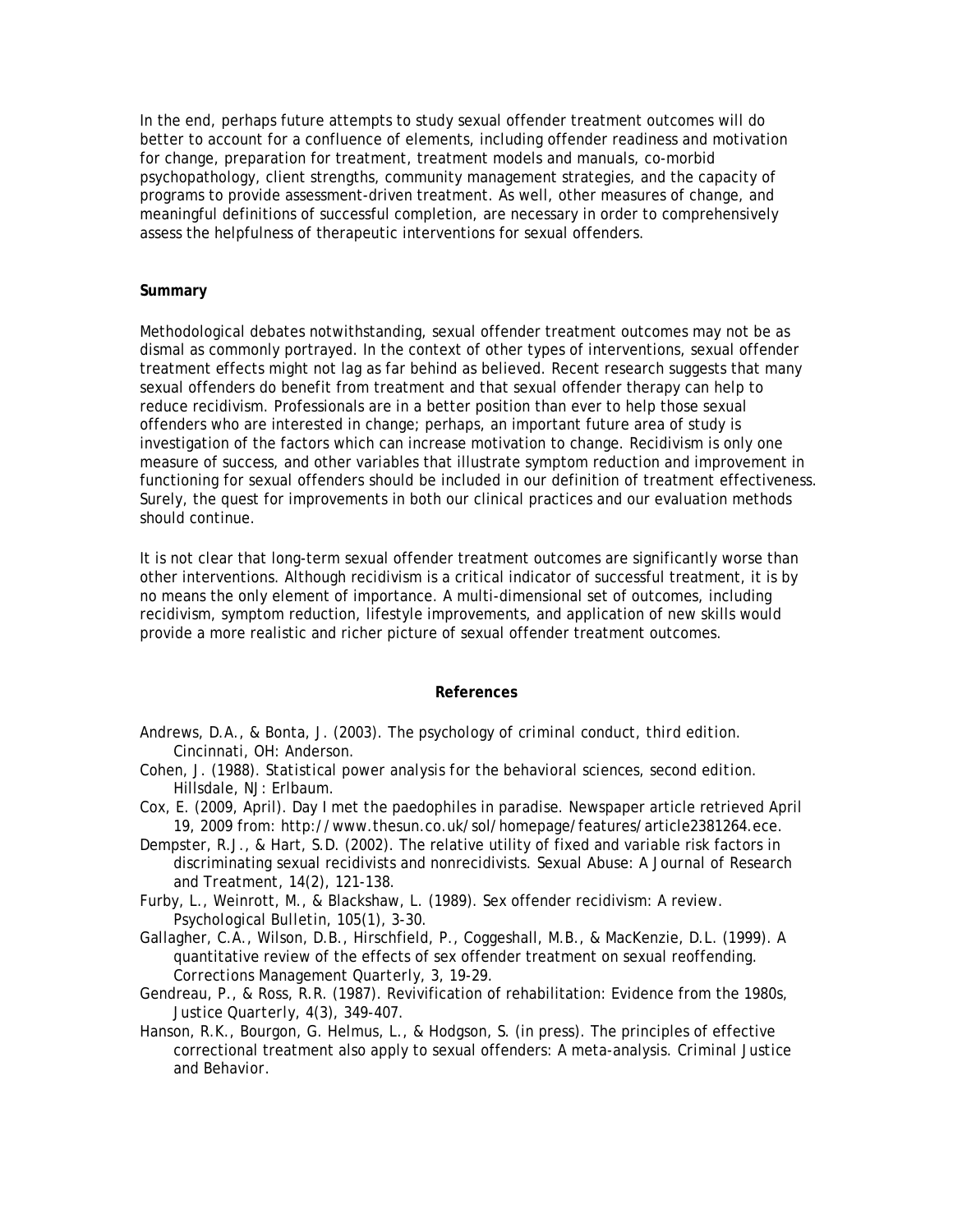- Hanson, R.K., Broom, I., & Stephenson, M. (2004). Evaluating community sex offender treatment programs: A 12-year follow-up of 724 offenders. *Canadian Journal of Behavioural Science, 36*(2), 85-94.
- Hanson, R.K., Gordon, A., Harris, A.J.R., Marques, J.K., Murphy, W., Quinsey, V.L., & Seto, M.C. (2002). First report of the collaborative outcome data project on the effectiveness of treatment for sex offenders. *Sexual Abuse: A Journal of Research and Treatment, 14*(2), 169-194.
- Hindman, J. (2007). The best of times, the worst of times: Sex offender specialists and their costumes. In D.S. Prescott (Ed.), *Applying Knowledge to Practice: Challenges in the Treatment and Supervision of Sexual Abusers* (p. 42-55). Oklahoma City, OK: Wood'n'Barnes.
- Ignatieff, M. (1978). *A just measure of pain: The penitentiary in the industrial revolution, 1750-1850.* New York: Pantheon Books.
- Laws, D.R. (1996). Relapse prevention or harm reduction? *Sexual Abuse: A Journal of Research & Treatment, 8*(3), 243-248.
- Levenson, J.S., Macgowan, M.J., Morin, J.W., & Cotter, L.P. (2009). Perceptions of sex offenders about treatment: Satisfaction and engagement in group therapy. *Sexual Abuse: A Journal of Research and Treatment, 21*, 35-56.
- Levenson, J.S., & Prescott, D.S. (2007). Considerations in evaluating the effectiveness of sexual offender treatment: Incorporating knowledge into practice. In D.S. Prescott (Ed.), *Applying knowledge to practice: Challenges in the treatment and supervision of sexual abusers* (p. 124-142). Oklahoma City, OK: Wood'n'Barnes.
- Levenson, J.S., & Prescott, D.S. (2009). Treatment experiences of civilly committed sex offenders: A consumer satisfaction survey. *Sexual Abuse: A Journal of Research & Treatment, 21,* 6-20.
- Levenson, J.S., Prescott, D.S., & D'Amora, D.A. (in press). Sex offender treatment: Consumer satisfaction and engagement in therapy. *International Journal of Offender Therapy and Comparative Criminology.*
- Lipton, D.S., Martinson, R., & Wilks, J. (1975). *The effectiveness of correctional treatment: A survey of treatment valuation studies.* New York: Praeger Press.
- Lösel, F., & Schmucker, M. (2005). The effectiveness of treatment for sexual offenders: A comprehensive meta-analysis. *Journal of Experimental Criminology, 1*, 117–146.
- Marques, J.K., Day, D.M., Nelson, C., & Miner, M.H. (1989). The sex offender treatment and evaluation project: California's relapse prevention program. New York: Guilford Press.
- Marques, J.K., Wiederanders, M., Day, D.M., Nelson, C., & van Ommeren, A. (2005). Effects of a relapse prevention program on sexual recidivism: Final results from California's Sex Offender Treatment and Evaluation Project (SOTEP). *Sexual Abuse: A Journal of Research & Treatment, 17*(1), 79-107.
- Marshall, L.E., & Marshall, W.L. (2007a). Preparatory programs for sexual offender treatment. In D.S. Prescott (Ed.), *Knowledge and practice: Challenges in the treatment and supervision of sexual abusers* (pp. 108-123). Oklahoma City, OK: Wood'N'Barnes.
- Marshall, W.L. & Marshall, L.E. (2007b). The utility of the random controlled trial for evaluating sexual offender treatment: The gold standard or an inappropriate strategy? *Sexual Abuse: A Journal of Research and Treatment, 19,* 175-191.
- Marshall, W.L. (2005). Therapist style in sexual offender treatment: Influence on indices of change. *Sexual Abuse: A Journal of Research & Treatment, 17*(2), 109-116.
- Marshall, W.L., Fernandez, Y.M., Serran, G.A., Mulloy, R., Thornton, D., Mann, R.E., & Anderson, D. (2003). Process variables in the treatment of sexual offenders: A review of the relevant literature. *Aggression and Violent Behavior, 8*, 205-234.
- Marshall , W.L., & McGuire, J. (2003). Effect sizes in the treatment of sexual offenders. *International Journal of Offender Therapy and Comparative Criminology, 47*(6), 653-663.
- Martinson, R. (1974). "What Works? Questions and Answers About Prison Reform," *The Public Interest*, *35*, 22-45.